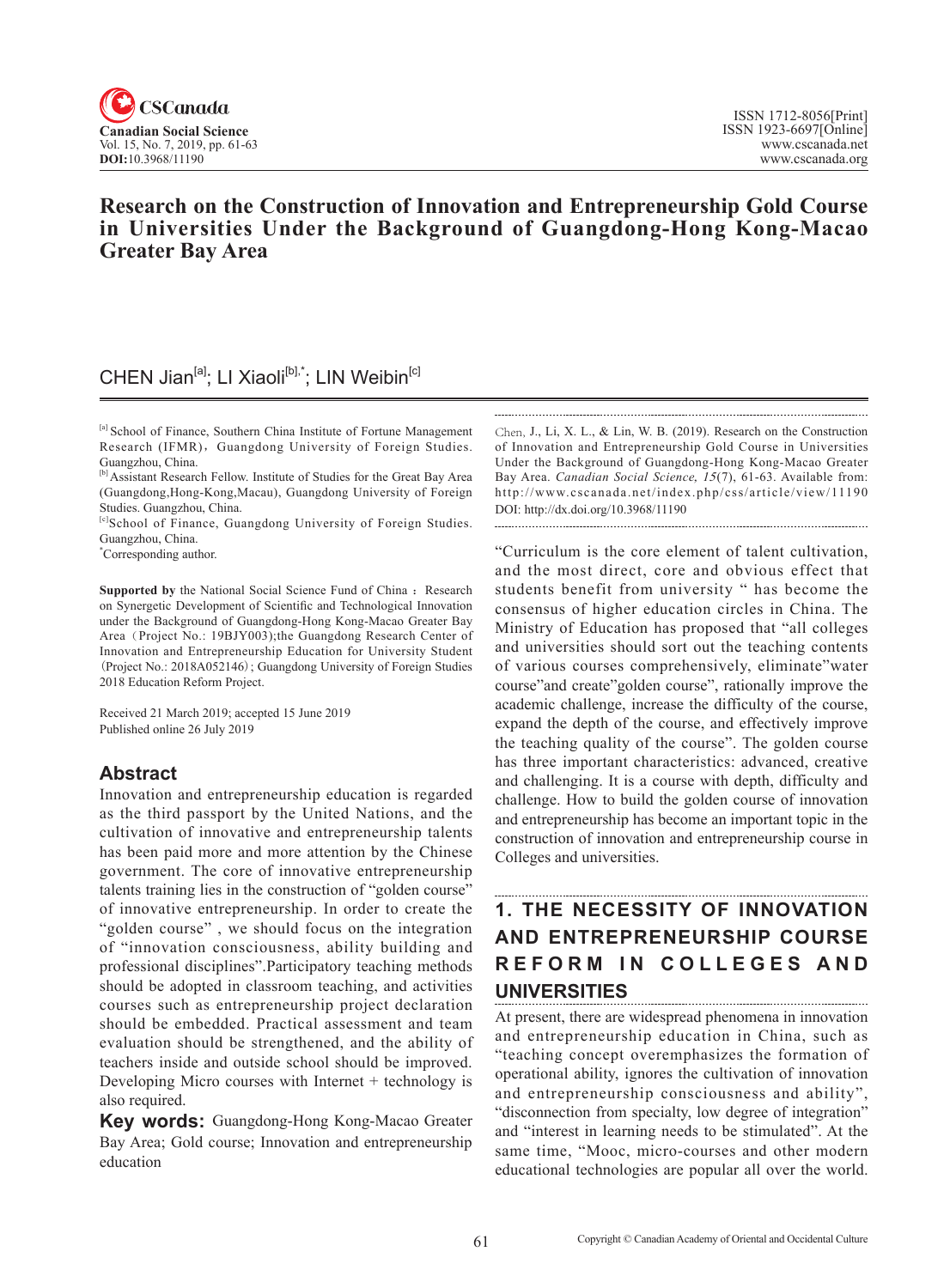Scientific development and major theoretical innovation and breakthroughs need interdisciplinary collaboration and teamwork. It requires that entrepreneurship curriculum must adopt participatory, discussion and cooperative learning teaching methods, and urgently requires innovation and entrepreneurship curriculum reform.

At the same time, the proposal and implementation of the Great Bay Area Planning in Guangdong, Hong Kong and Macao has also given the innovation and entrepreneurship curriculum a new mission and requirements of the times. In February 2019, the Outline of Development Planning for Guangdong, Hong Kong and Macao Great Bay Area was officially issued and implemented by the State Council. The development of Guangdong-Hong Kong-Macao Greater Bay Area can not be separated from the support of innovative talents. How to provide more innovative and entrepreneurial talents who are familiar with the rules of Guangdong-Hong Kong-Macao Greater Bay Area is the top priority of the innovation and entrepreneurship education reform in Colleges and universities, and also the inherent requirement of adapting to the golden course of innovation and entrepreneurship.

## **2. CURRENT SITUATION OF INNOVATION AND ENTREPRENEURSHIP COURSE CONSTRUCTION IN COLLEGES AND UNIVERSITIES**

## **2.1 Investigation and Analysis of a College Curriculum Questionnaire**

This questionnaire contains 16 questions, covering four aspects: teaching objectives, teaching methods, teaching activities and learning evaluation. The questionnaires were administered to college students who took entrepreneurship design from 2009 to 2015. A total of 2476 electronic questionnaires were distributed and 1195 were recovered, with a recovery rate of 48%. The results of the questionnaire show that: First.Most college students do not have entrepreneurial knowledge but need to know it urgently, which reflects the urgency and importance of strengthening entrepreneurship education. Second.Understanding entrepreneurship and experiencing entrepreneurship are the main purposes. Third. Teaching methods need to be changed urgently. Interactive and participatory teaching methods are more popular. Fourth. College students have higher practical expectations for the content of entrepreneurship basic courses. Fifth. Learning evaluation prefers practicality and teamwork.

## **2.2 Investigation and Analysis of Four National Top-Quality Courses**

By investigating and studying the four national-level topquality courses entrepreneurship management of Tsinghua University, Nankai University, Jiangxi University of Finance and Economics and Jiangsu University, it is found that the four top-quality courses have the teaching objectives of cultivating the spirit of innovation and entrepreneurship awareness, with a large number of participatory and interactive teaching methods, such as case study, enterprise visits and interactive teaching. They also attaches importance to the embedded project participation, interviewing alumni to set up enterprises, inviting alumni to teach courses, and the assessment method based on team evaluation.

# **3. POLICY SUGGESTIONS ON THE CONSTRUCTION OF "GOLDEN COURSE" FOR INNOVATION AND ENTREPRENEURSHIP IN COLLEGES AND UNIVERSITIES**

#### **3.1 Expanding the Depth and Highlighting the Integration of "Innovative Consciousness, Ability Building and Professional Disciplines" in Teaching Objectives**

Professor Dimons, known as the father of entrepreneurship education, emphasized that entrepreneurship education can not be equated with employment training aimed at solving survival problems in society, let alone entrepreneurship education. The teaching aim of training entrepreneurs will only narrow the entrepreneurship education, which is not in line with the current trend of "mass entrepreneurship, innovation" and school entrepreneurship education. Therefore, the construction of entrepreneurship curriculum for college students should abandon the utilitarian education concept, which aims at cultivating entrepreneurs. It should aim at highlighting "innovative consciousness, ability building, professional disciplines", and strengthen the cultivation of entrepreneurship and innovative entrepreneurship consciousness while combining specialties $^{[2]}$ .

#### **3.2 Increase the Difficulty, Classroom Teaching Mostly Adopts Interactive and Participatory Teaching Methods**

Constructivist teaching view holds that the teaching process is not simply a process of knowledge transfer from teachers to students, but a process of active exploration and exchange of students'original knowledge, experience and beliefs in the context set by teachers. Creativity and innovation of entrepreneurship curriculum inevitably require that constructivism teaching concept be followed. Therefore, universities should encourage teachers to use interactive and participatory teaching methods such as entrepreneur interviews, seminar learning, role playing, brainstorming, business games and case analysis in addition to traditional classroom teaching.